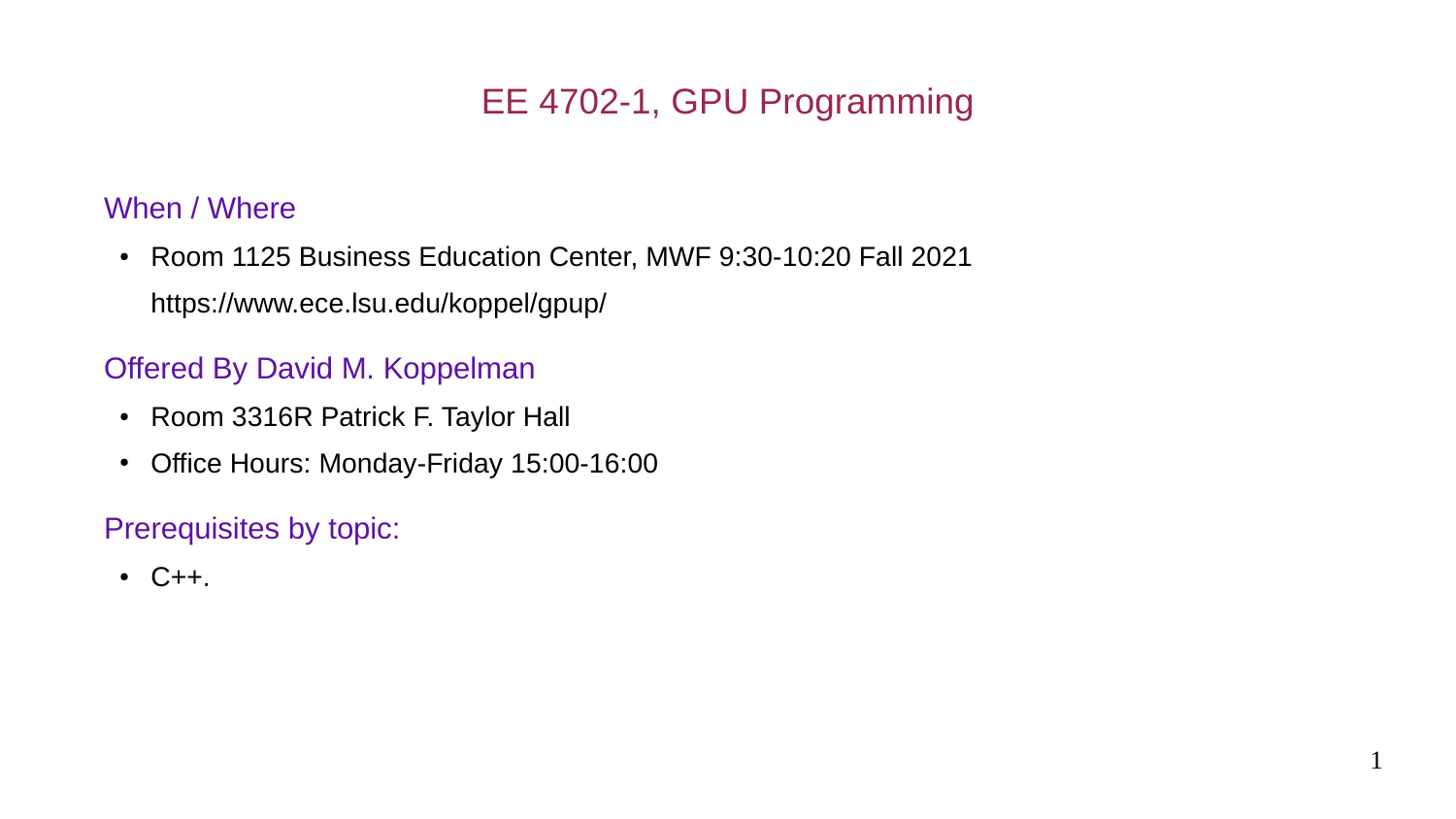# GPU Definition

### *GPU*: Graphics Processing Unit

• Runs 3D graphics in place of CPU...

... because it's much better at it.

- Runs other computation in place of CPU, including ML and scientific workloads ...
- ... and yes, cryptocurrency mining.

### GPU is Main Component of Video Cards

### Major Companies and Brands

- NVIDIA
- ATI (Compaq/HP)
- Intel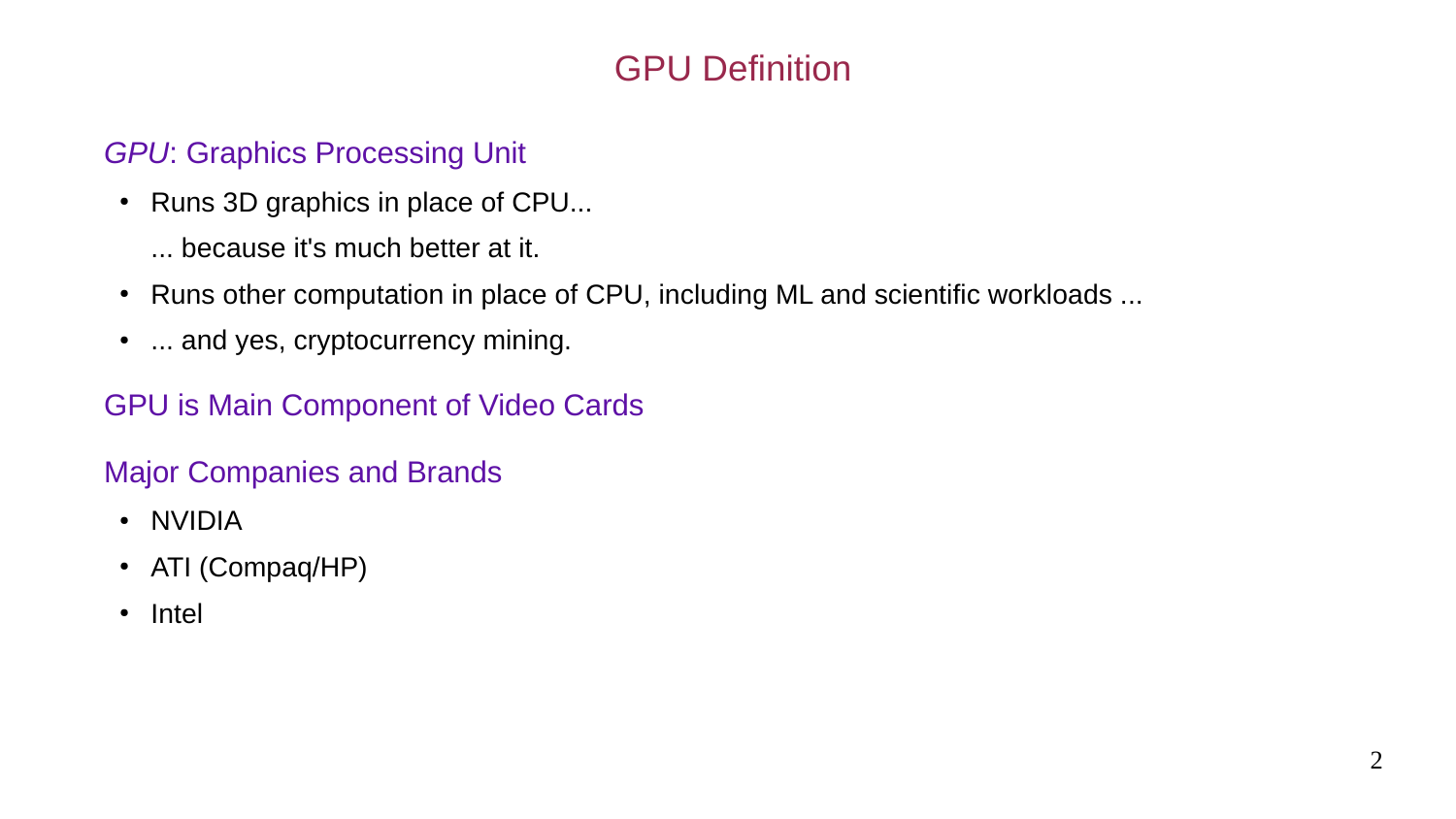# This Course

#### Focus is on GPU Programming

- *Shader* programming with *OpenGL Shader Language* (*OGSL)*.
- *GPGPU* programming with *CUDA*.

## Also Some 3D Graphics, Game Physics

• Will cover enough graphics, Vulkan or OpenGL, and CUDA to do fun stuff.

## Game Physics Term Project

### Past Student Project Screenshots:





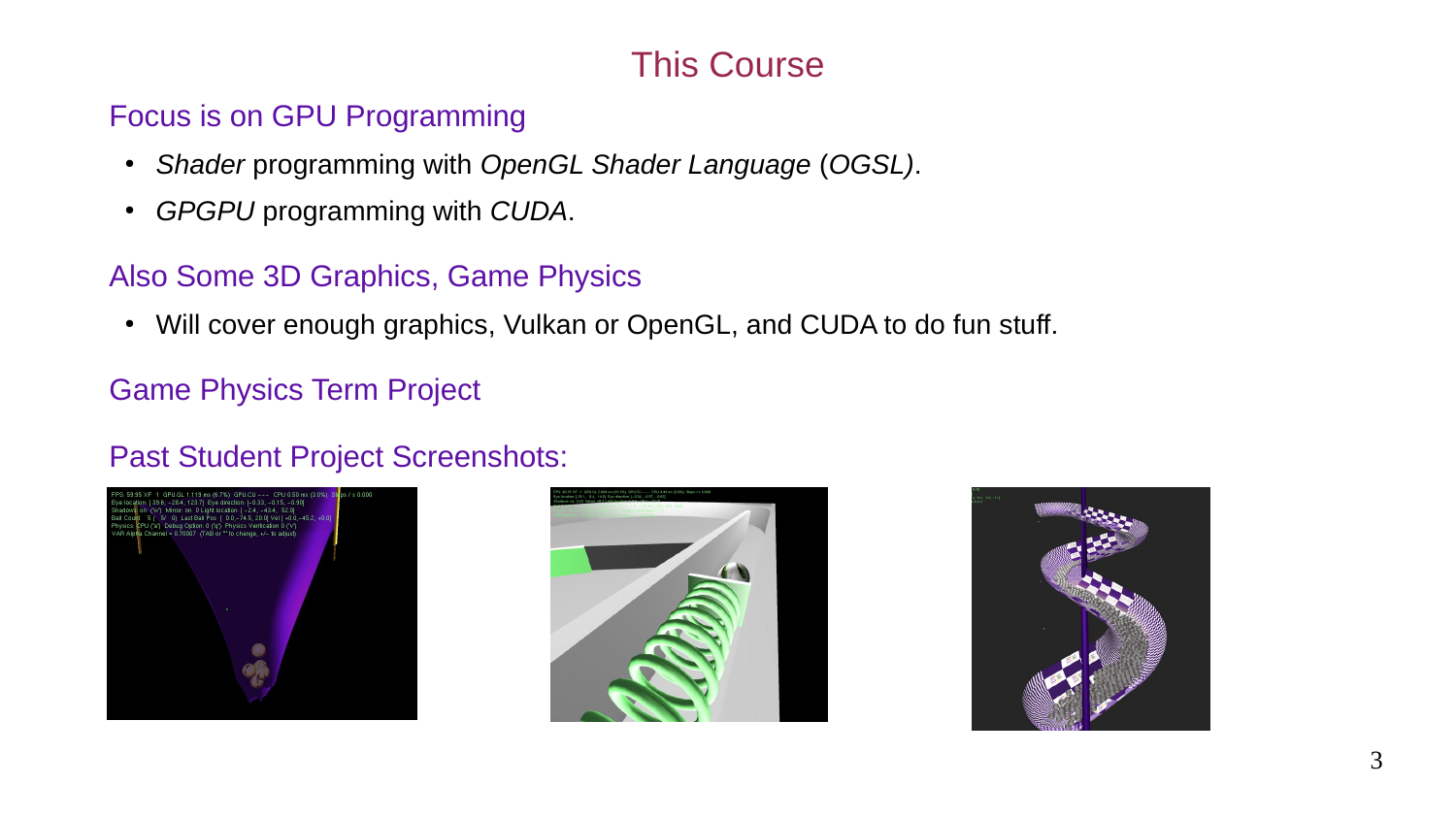# Balls Demo

Simulation of balls and wheel on curved platform.

GPU always runs 3D graphics.

Code can switch between CPU-only and CPU/GPU physics.

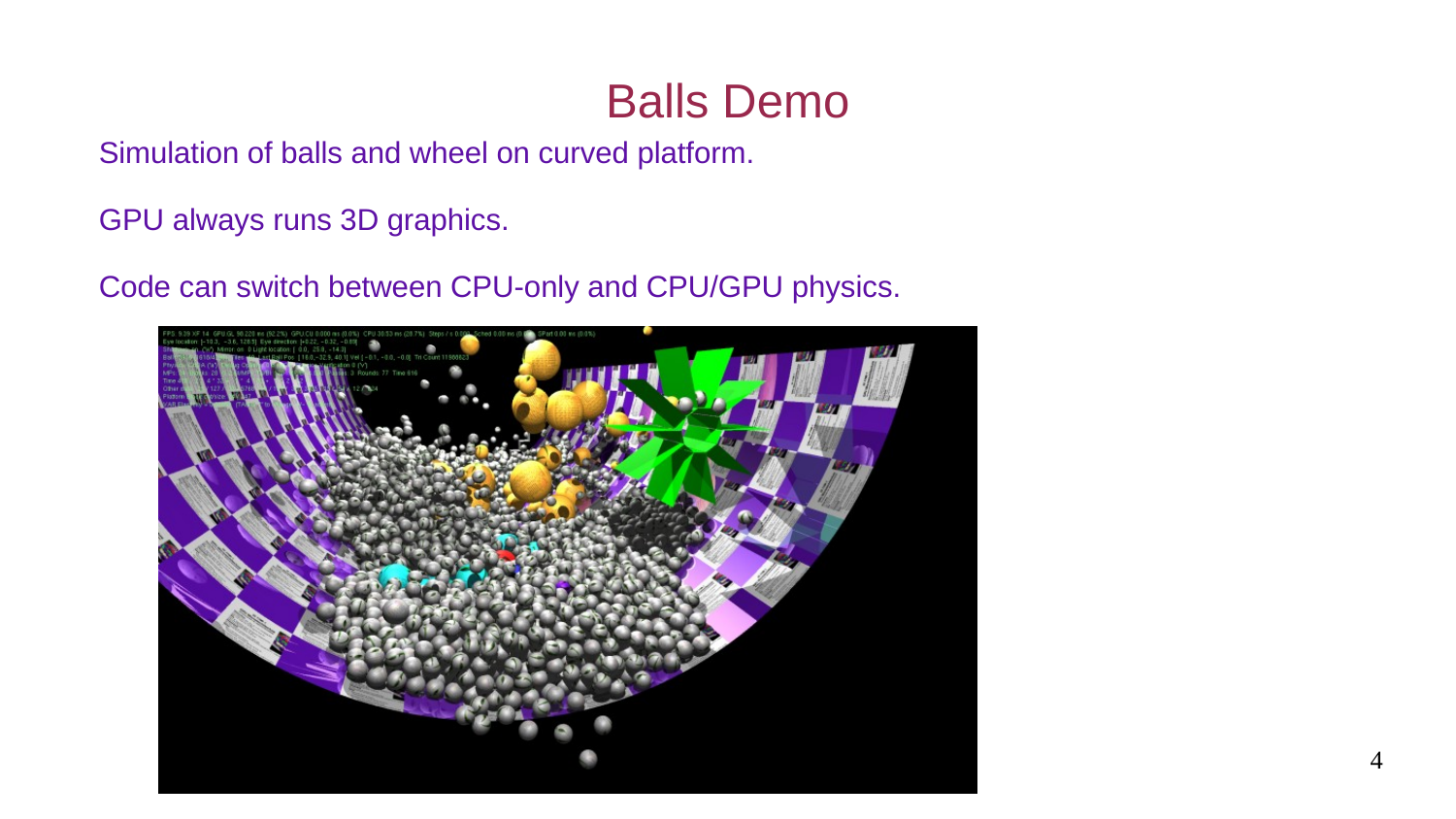# System Overview

Quick look at how the GPU fits into the larger system...

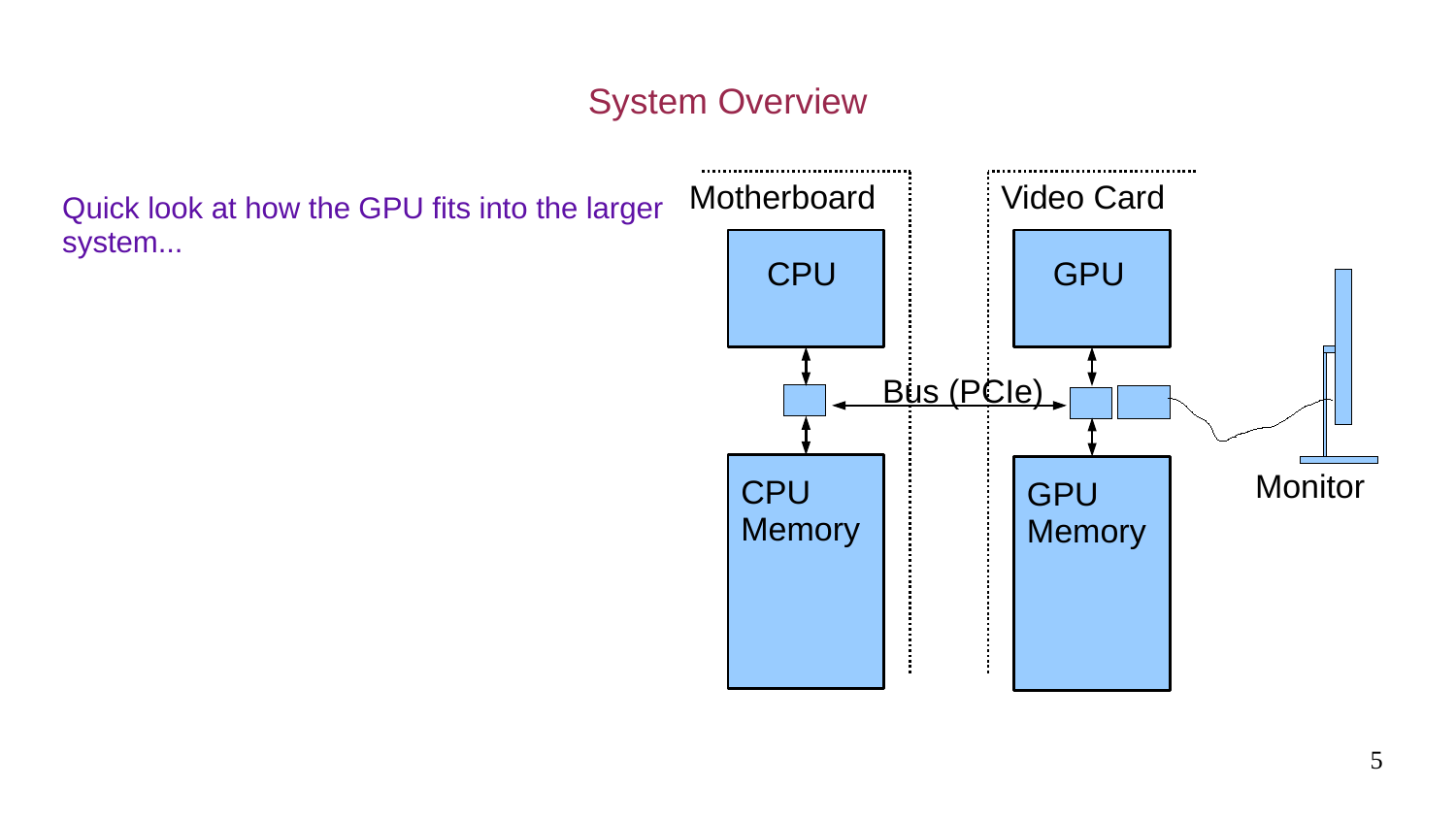# System Overview: Hardware

#### Typical Hardware

- On Computer motherboard: CPU, CPU Memory
- On Video Card GPU, GPU Memory
- Connection between CPU/GPU via Bus, e.g., PCI Express (PCIe).
- Connection from video card to monitor.

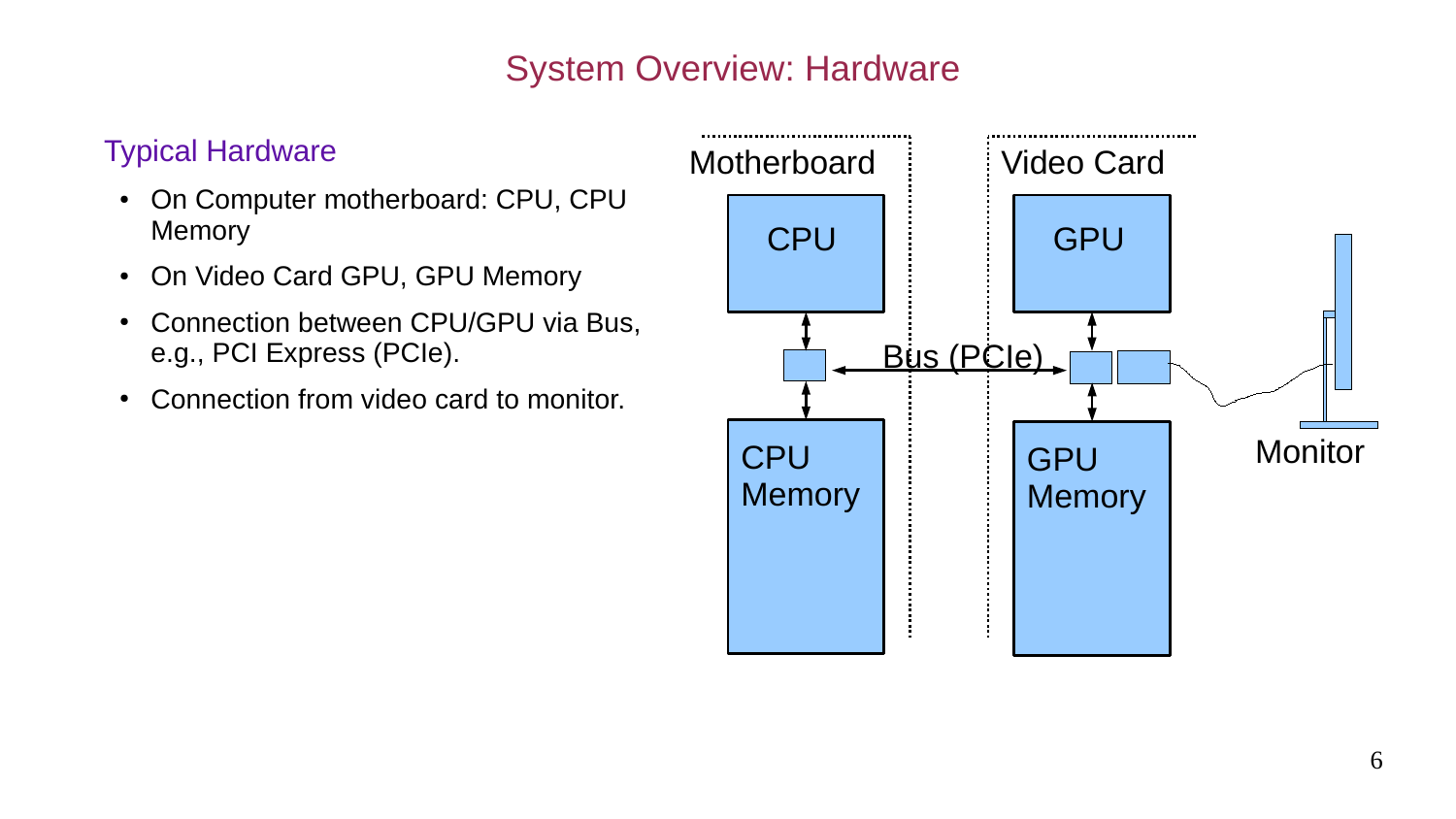# System Overview: Frame Buffer

#### *Frame Buffer*

- Area of memory continuously converted to a video signal.
- Simple mapping from memory address to pixel coordinate.

### Older Systems

- Frame buffer in CPU memory.
- Application programs wrote frame buffer directly.

### Typical Current Systems

- Frame buffer in GPU memory.
- Frame buffer written by GPU hardware (typical)...
	- … in response to code on CPU.

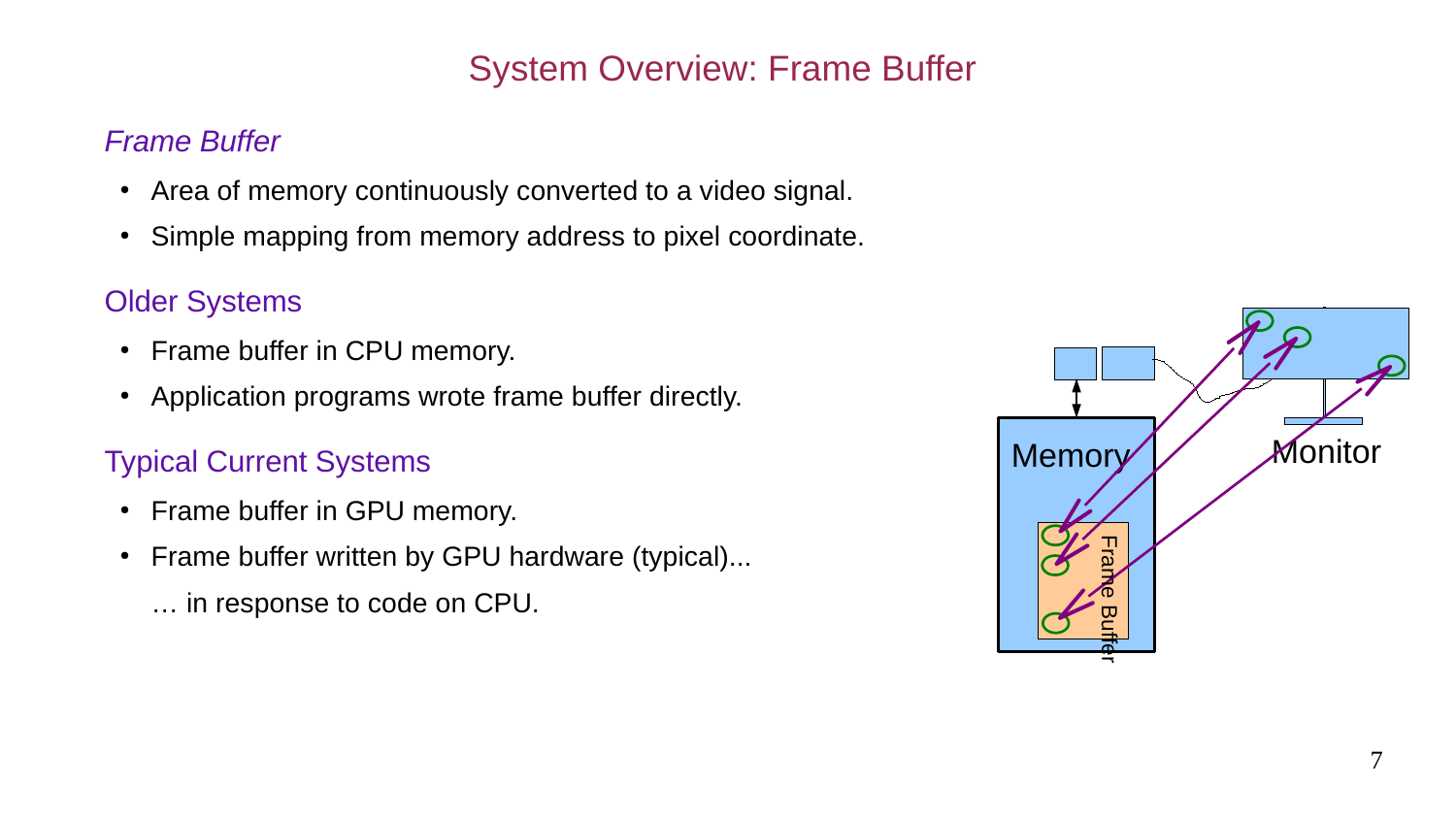# System Overview: Frame Buffer

#### Frame Buffer Contents

- Position in FB corresponds to particular pixel on display.
- In illustration, first FB element is upperleft pixel.
- A common FB element size is 32 bits.
- Frame buffer format varies with video mode and of course system.

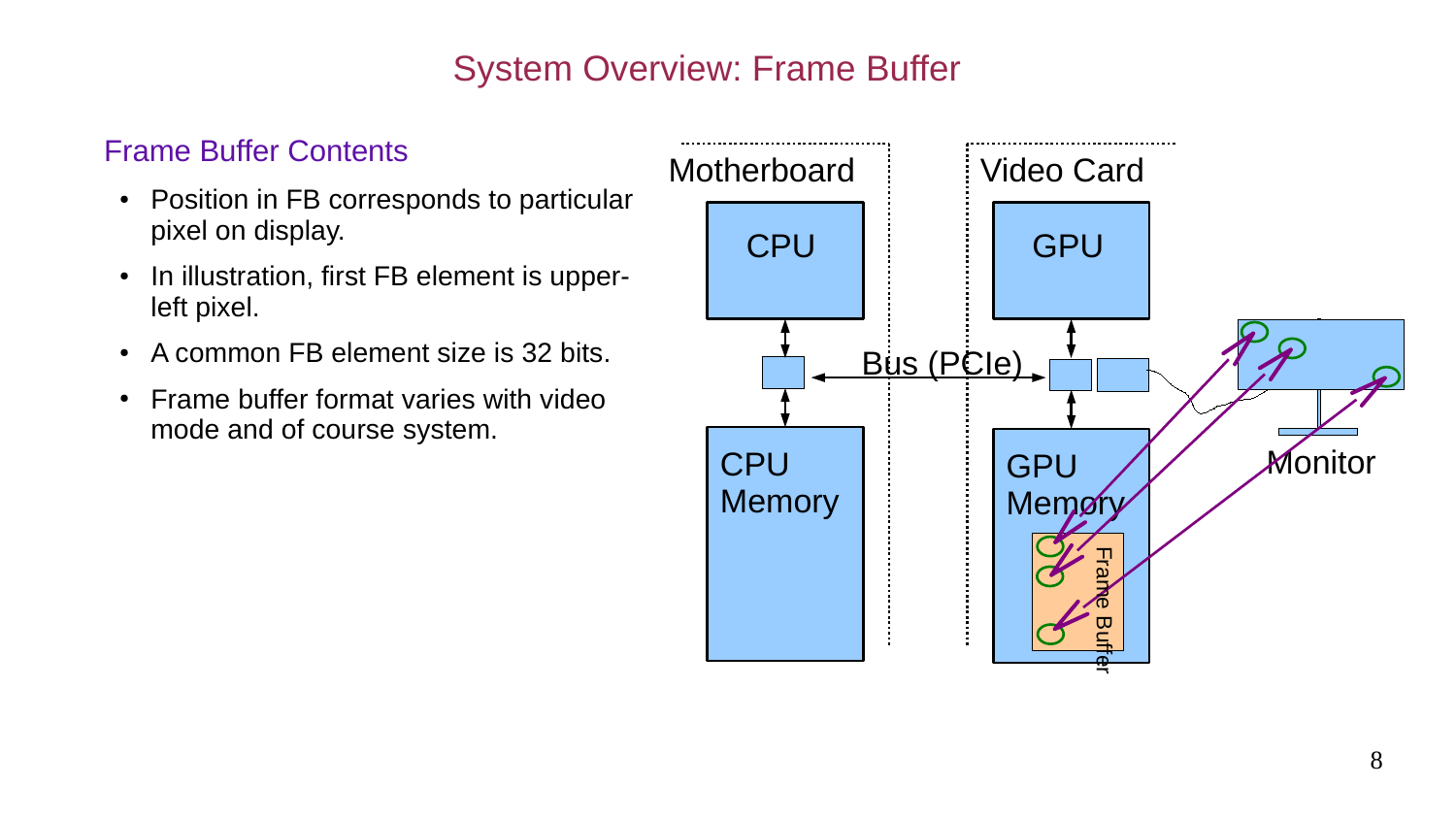# Simple Frame Buffer Code Example

#### Consider Code

• frame buffer[10][20] = 0;

#### For Simple Code Example Assume

- The frame buffer is in CPU memory.
- Array frame buffer points to the frame buffer location.
- Writing a "1" to the array makes a pixel white.
- Writing a "0" to the array makes a pixel black.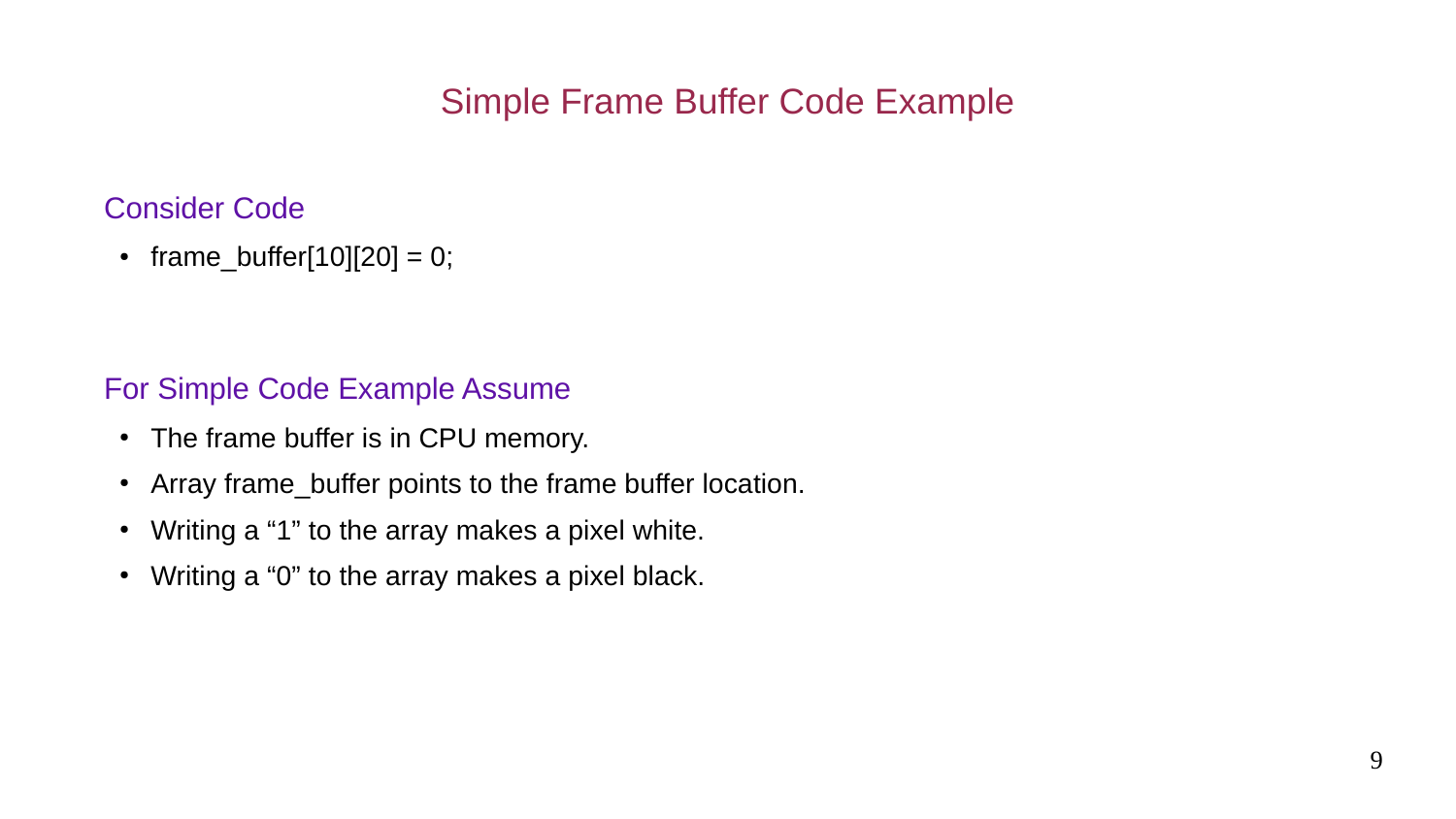# Simple Frame Buffer Example

# // Make screen all white. (Assume 1 is white.) //

```
for ( int x = 0; x < width; x++ )
```

```
for ( int y = 0; y < height; y++ )
```

```
frame_buffer[x][y] = 1;
```
 // Draw a black diagonal line. //

```
for ( int x = 0; x < height; x++ )
```
frame buffer[x][x] = 0;

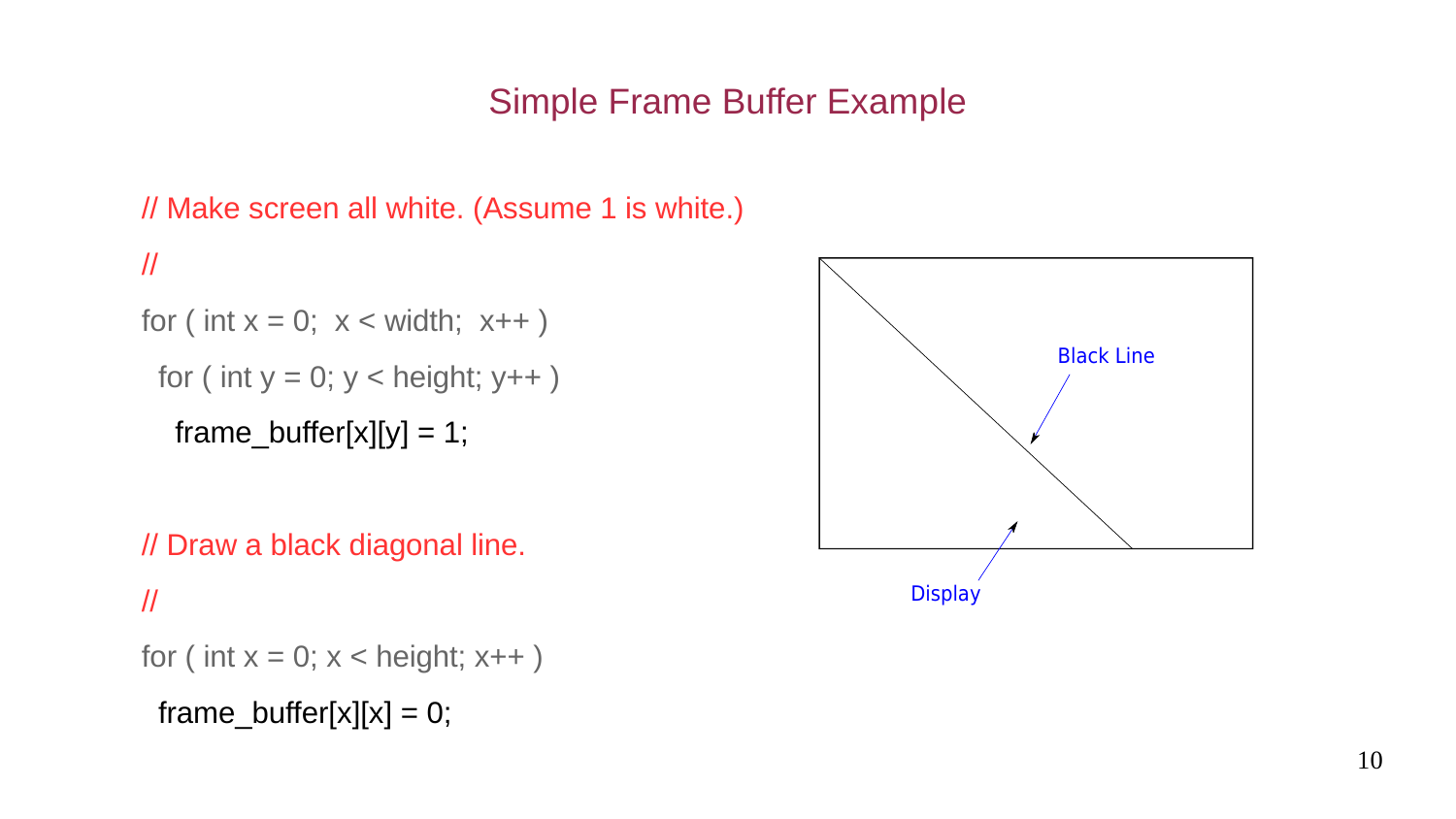# GPU Rationale

Code on prior slide looked simple.

How much more complex would balls code be?

Alot, of course!

Motivation for a GPU:

- Graphics (3D animated, especially) requires alot of computation.
- CPU is less suited for that kind of computation.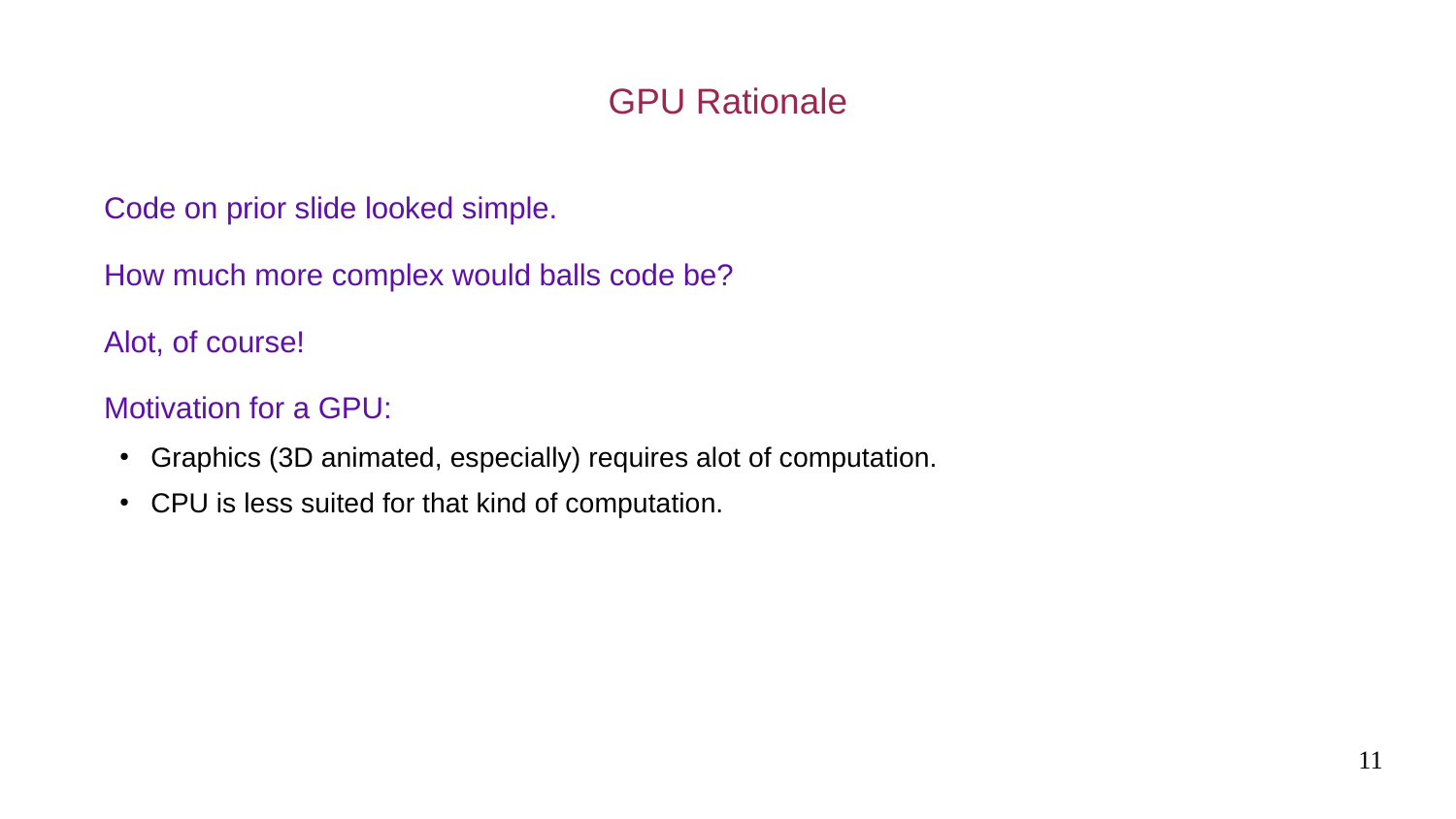# System Overview: Code Organization

Simplified View of Code on Typical System

#### Who Wrote Code?

- User. (Call it the Ap.)
- Vendor of GPU. (Call it the driver.)

#### Where Does It Run?

- CPU
- GPU

### All Four Possible:

• User/CPU, User/GPU, Vendor/CPU, Vendor/GPU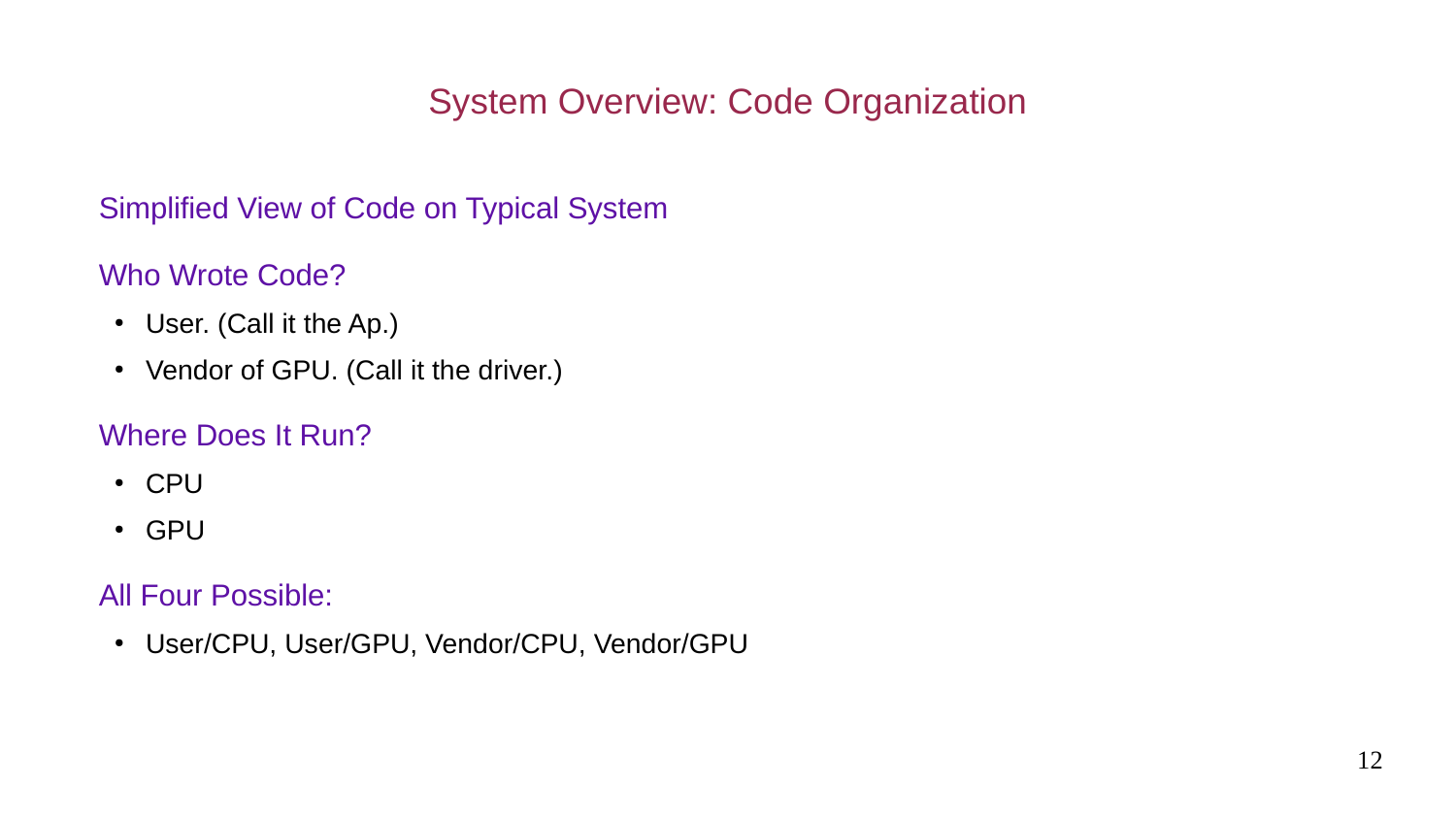# System Overview: Software

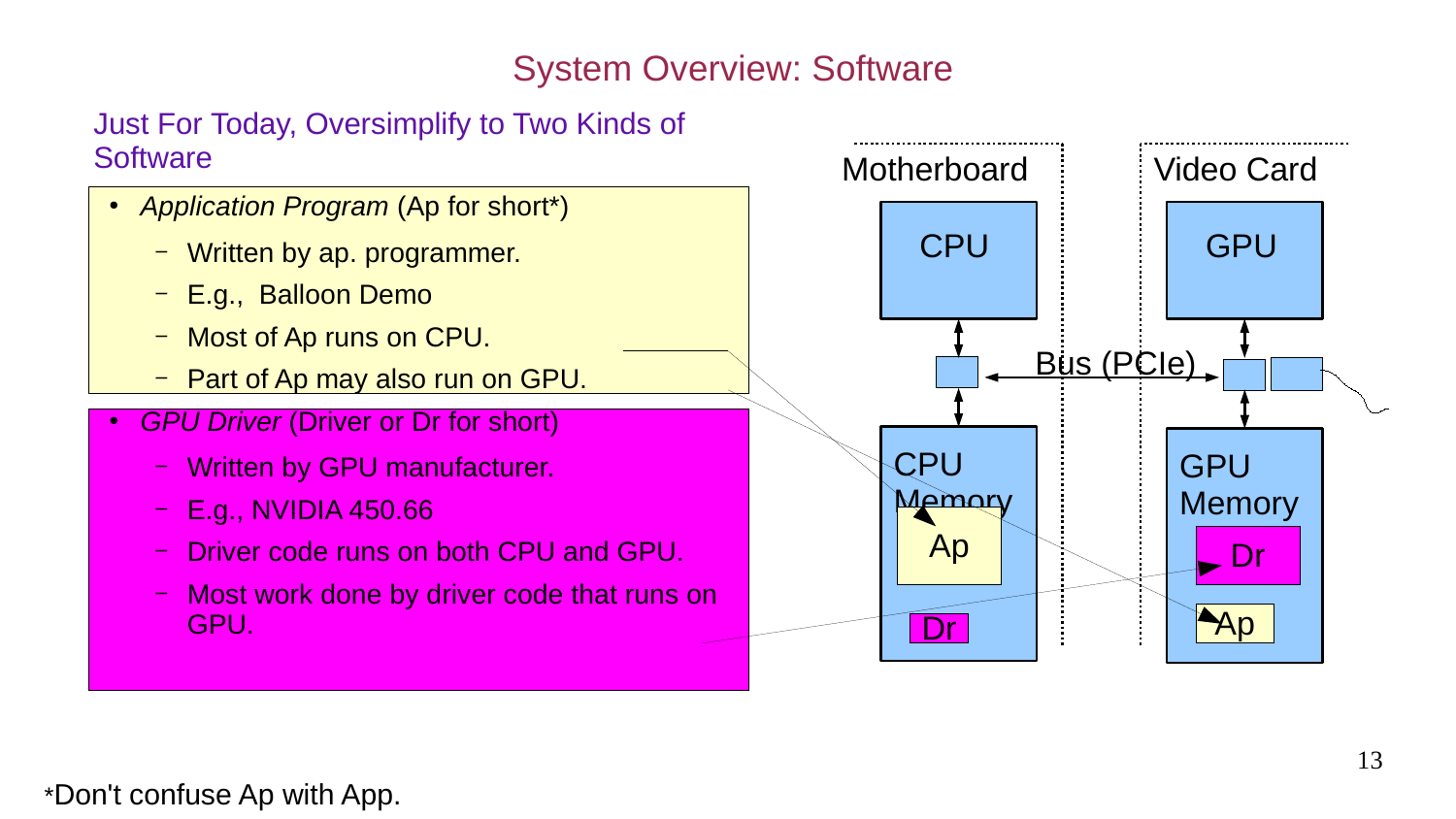# System Overview: Running of Application

### Typical Execution

- Application, running on CPU, ready to emit next frame.
- App. calls driver on CPU...
	- ...driver on CPU starts more driver code on GPU...
	- ...application resumes on CPU (while GPU driver code still running).
- Process above repeated many times for a frame.
- Driver code ultimately will write frame buffer.

#### Important Points

• CPU and GPU can run code at same time.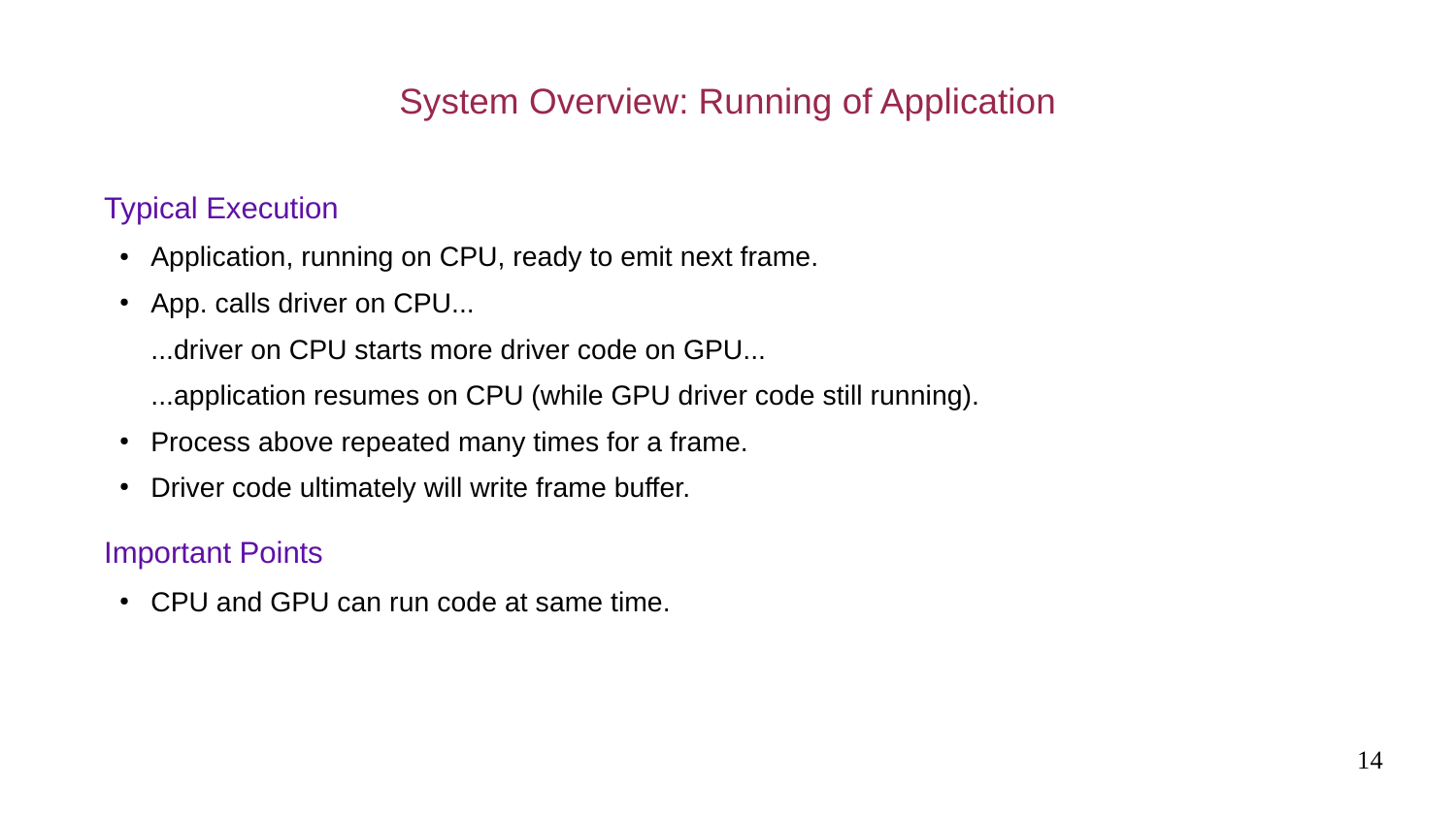# System Overview: Execution Activities

#### Example Below

- Ap calls driver three times.
- First two times, driver does all work, mostly on GPU.
- Third time that ap calls driver, driver starts some ap code on GPU.

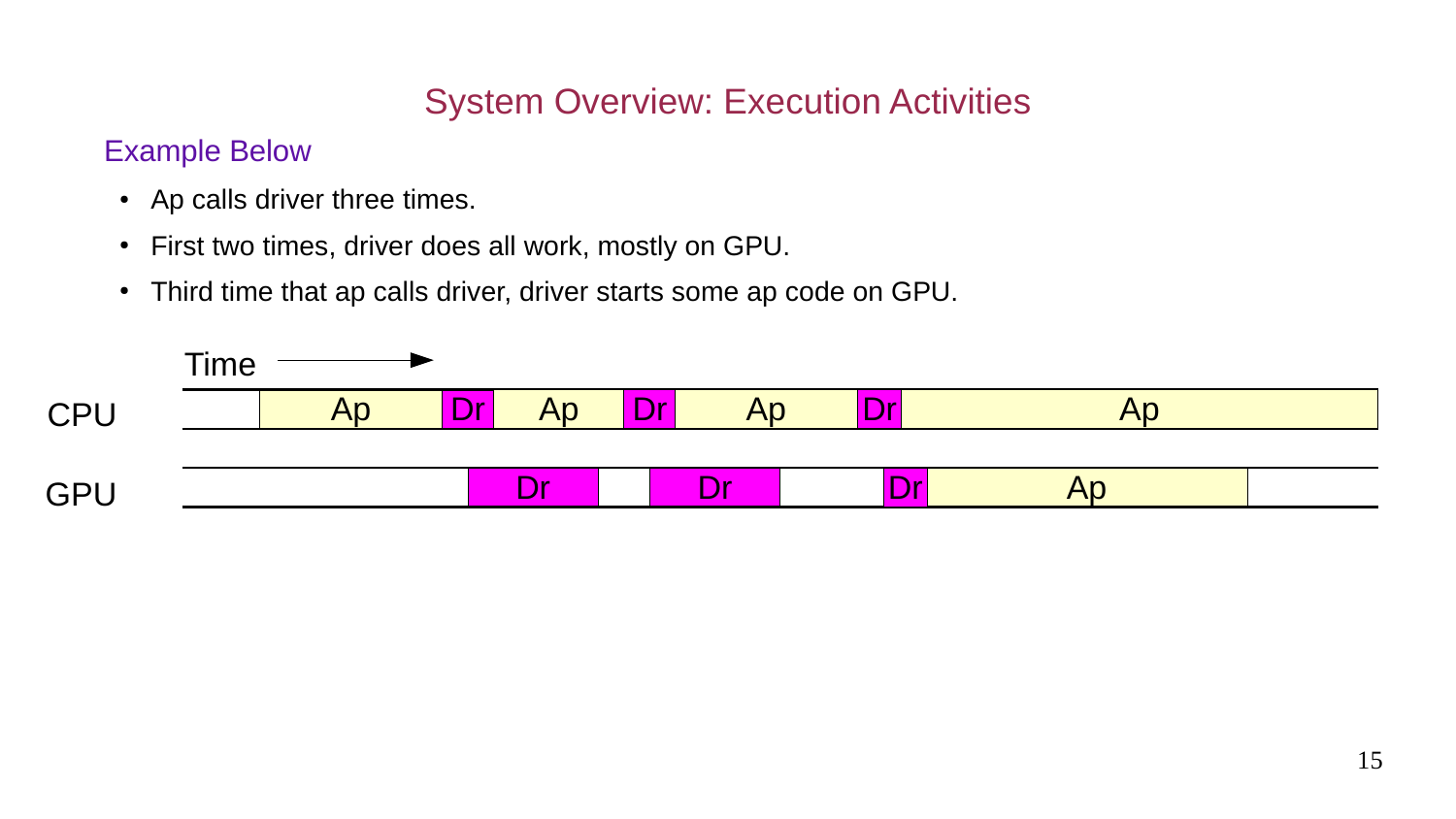# Course Coverage

Emphasis: GPU coding for high performance.

Topics Needed For Term Project (a dynamic simulation)

#### **Topics**

- Rudiments of Animation by Dynamic Simulation
- Term Project
- 3D Graphics basics: coordinates, transforms, primitives, colors, textures.
- Data movement and staging, efficiency.
- Coding with GPU *shader* model, CPU/GPU load balancing.
- Coding with CUDA, GPU physics.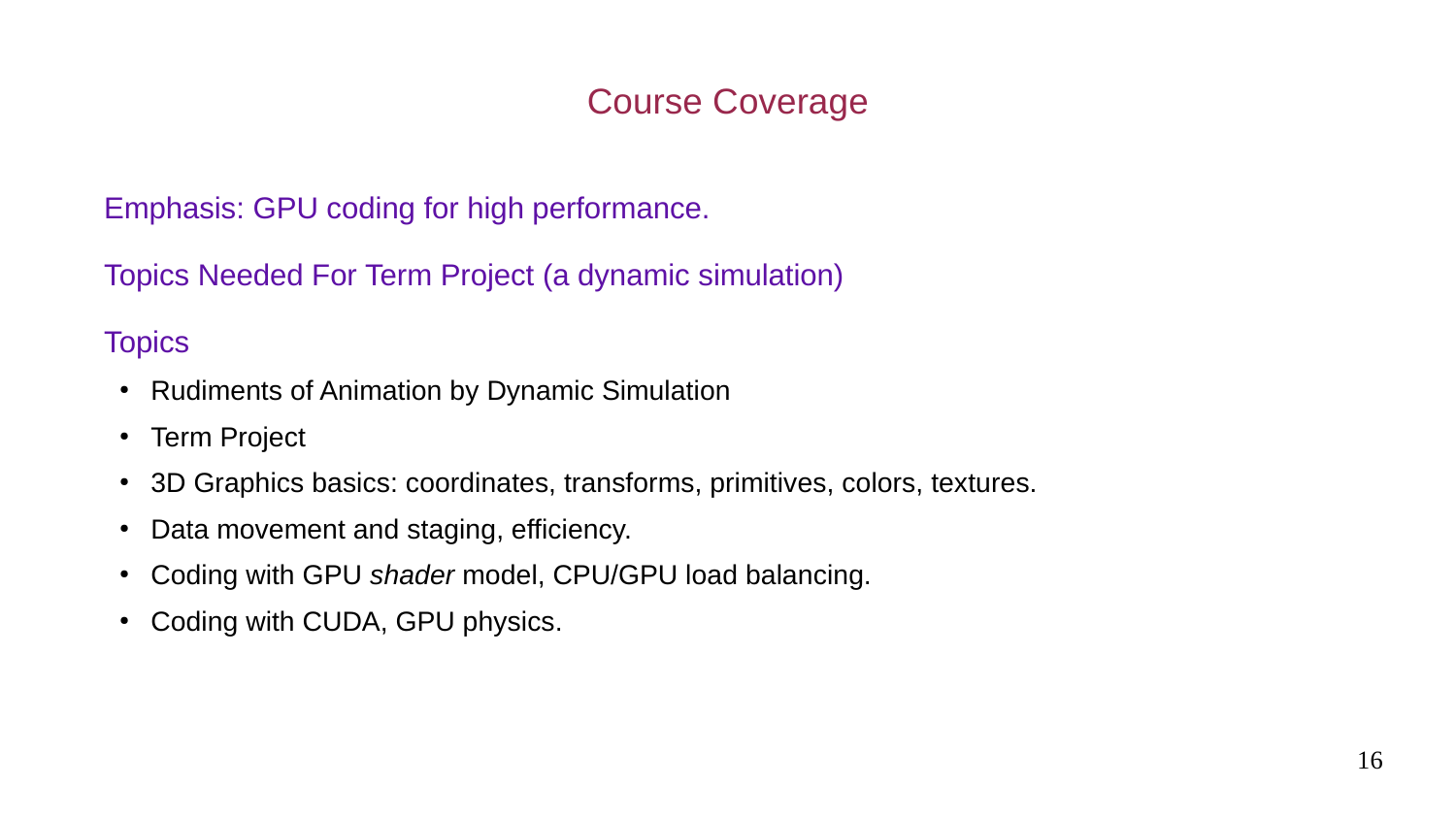# APIs, Languages, Standards Used

### APIs for Controlling GPU from CPU

- OpenGL (Version 4.6)
- Vulkan (Version 1.2)

### OpenGL Shader Language (Version 4.60)

• A language for code (usually graphical) that runs on GPUs.

# CUDA (Version 11)

• An NVIDIA language for code (usually not graphical) that runs on GPUs.

### C++17

- A common programming language.
- $\cdot$  Students are assumed to be familiar with C++.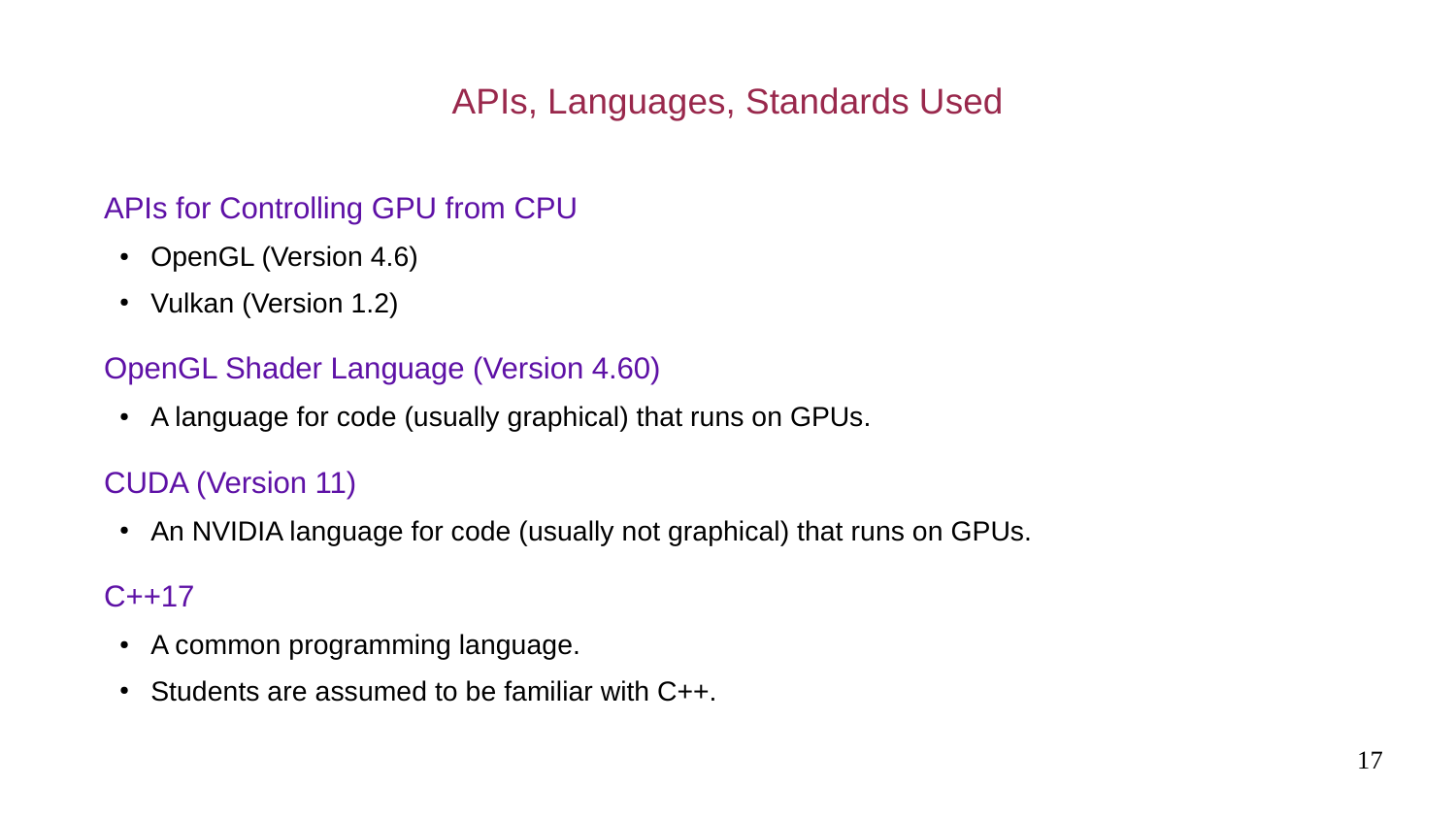# **Toolchain**

#### Operating Systems

• Red Hat Enterprise Linux 8

### **Compiler**

• gcc (GNU C Compiler)

### Debugger

- gdb (GNU Debugger)
- Students expected to learn **and use** gdb.

### Text Editor

• EMACS (recommended)

## Code Repository

• Git. (Classroom examples, homework assignments, etc.)